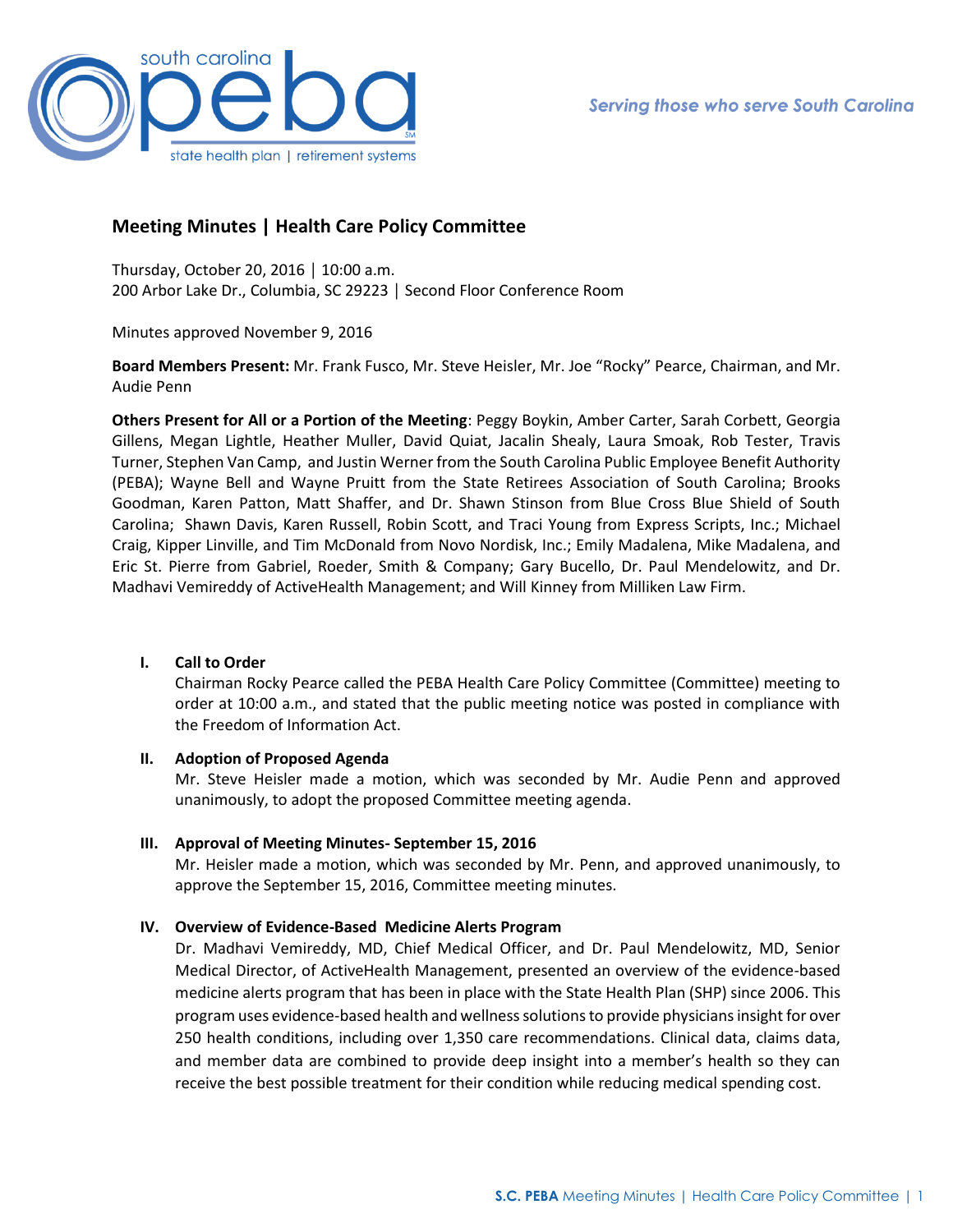## **V. Construction of the Express Scripts National Preferred Formulary**

Mr. Shawn Davis, Senior Director, Formulary Solutions, Express Scripts, Inc., discussed the National Preferred Formulary that will become effective in the State Health Plan January 1, 2017. Transition to the National Preferred Formulary will maximize the Plan's ability to obtain the lowest net cost for covered prescriptions.

Mr. Davis stated that plan sponsors are being challenged like never before because of several factors including:

- Almost 50 percent of Americans have at least one chronic condition
- Specialty drug trend in 2015 was outpacing economic inflation by 17.7 percent
- Conditions like multiple sclerosis and cancer are creating drastic specialty cost
- The average price of brand medications rose 164 percent between 2008 and 2015

Mr. Davis reported 94 percent of South Carolina employers use the National Preferred Formulary along with 80 percent of Express Scripts' total clients. 25 million members on one formulary encourages manufacturers to provide their most competitive rates.

Mr. Davis added that Express Scripts will use targeted member notification letters to help ensure a smooth transition for members affected by the conversion.

## **VI. Proposed State Health Plan Annual Adult Well Exam**

Ms. Laura Smoak, Analytics and Health Initiatives Director, reviewed the annual adult well exam that is proposed for the State Health Plan for 2018, and outlined the assumptions made in the development of the benefit including:

- The benefit would be available annually to all non-Medicare primary adults covered by the SHP
- The benefit would be "first dollar" in nature in that it would not be subject to general plan provisions (deductible or coinsurance)
- The benefit would cover all evidence-supported services typically performed in an adult checkup
- The benefit would cover all evidence-supported services typically performed in an adult well-woman checkup that are not currently covered by the SHP
- The benefit could also cover other commonly performed adult checkup related services
- The benefit assumes the adult checkup would be limited to primary care physician provider type or specialty to include physicians specializing in General Practice, Family Practice, Internal Medicine, and Obstetrics and Gynecology
- Follow-up services performed as a result of the adult checkup would be subject to existing plan provisions (per occurrence copays, deductible, and coinsurance subject to applicable out-of-pocket maximums)

 Ms. Smoak also reviewed the annual adult checkup scope of coverage, and additional services that may be covered based on the United States Preventive Services Task Force (USPSTF) recommendations. If approved, the SHP will cover one adult checkup per year.